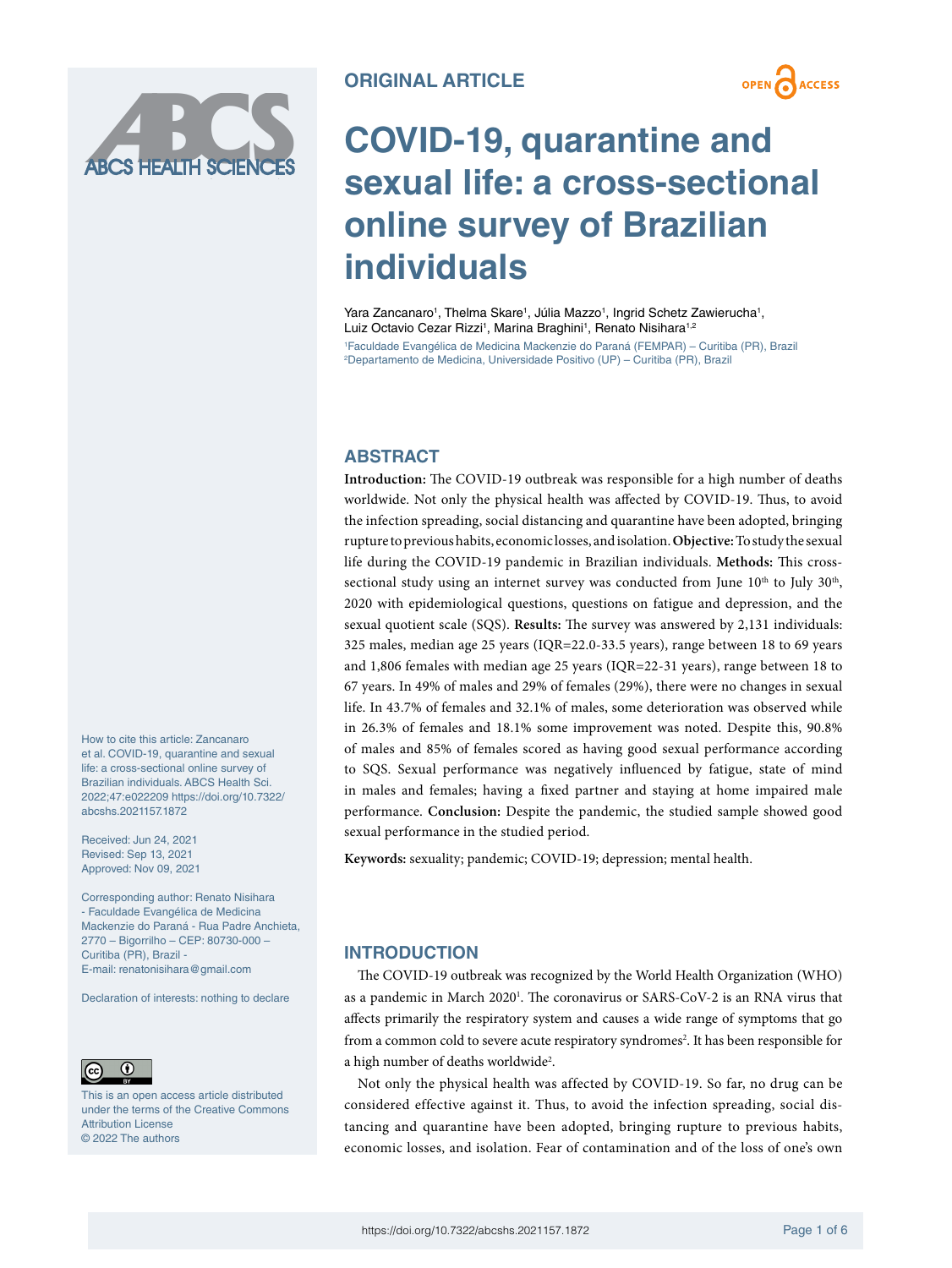life or that of loved ones bring additional stress and contribute to anxiety and depression.

In Brazil, contradictory orientations by government agencies contributed to poor control of the disease spreading, and Brazil became one of the countries severely affected by the pandemic. Until June 2021, more than 500,000 deaths were reported with a mortality rate of 241.3/100,000<sup>3</sup> with huge financial, social, and psychological losses.

The literature observes that confinement may have serious psychological effects in cases of incarceration, long periods in submarines, and during some expeditions causing tedium, sleep deprivation, and stress. Depression, anxiety, suicidal behavior, post-traumatic stress disorder, and domestic violence have also been observed in such context<sup>4</sup>. Nevertheless, the real impact of isolation procedures implemented during the COVID-19 pandemic is not known. An analysis of 500 individuals from Hong Kong done during the pandemic showed that depression was present in 19% and anxiety in 14%, numbers considered much higher than those from previous studies (13.5% for depression and 4.6% for anxiety). In this same work, 25.4% stated that their mental status had declined with the pandemic<sup>5</sup>. Another, in a sample of 976 adults from Spain, observed that there was an increase in the levels of stress, anxiety, and depression in this population and that these findings were worse in the young people<sup>6</sup>.

The individual's sexual life may be affected throughout the pandemic as psychiatric disorders are some of the most important risk factors for sexual dysfunction. Depression has been linked to low sexual desire; anxiety was associated with the lack of subjective arousal and pleasure, to orgasmic difficulties, and sexual pain7 . Also, preventing measures such as closing public spaces and reinforcing the need for social distancing bring difficulties in meeting a partner or dating and further impair the sexual life.

To recognize and treat sexual dysfunction is important not only to improve an individual's sexual life but also their overall satisfaction with life. It is also known that sexual dysfunction may also affect the wellbeing of the partners<sup>8</sup>.

Herein we aimed to evaluate the modification of sexual habits in a sample of Brazilian individuals during the COVID-19 pandemic period hypothesizing that this situation may have hurt sexual life. In this context, we also studied the influence of fatigue, perception of mental status alterations, and having or not a fixed partner.

### **METHODS**

#### **Participants and design**

This cross-sectional study was approved by the local Committee of Ethics in Research under protocol number 4.049.802 from May 26<sup>th</sup>, 2020. An internet survey was conducted from June 10<sup>th</sup> to July 30<sup>th</sup>, 2020, through social media (Facebook, Instagram,

and WhatsApp groups) to individuals over 18 years of age of both genders. The sample included 2,131 individuals: 325 males and 1,806 females.

#### **Ethics**

All procedures performed in studies involving human participants were by the ethical standards of the institutional research committee and with the 1964 Helsinki Declaration and its later amendments or comparable ethical standards.

This study was approved by the Committee of Ethics in Research from Evangelic Mackenzie School of Medicine under protocol number 4.049.802 from May  $26<sup>th</sup>$ , 2020.

#### **Instrumentation**

After consent, the participant answered epidemiological questions, queries on quarantine, behavior, and sexual habits. The questions included an analogic visual scale on fatigue (that goes from 0-10, where 0 means no fatigue and 10 the worst scenario), questions on the perception of 'feeling depressed" (Yes/No question), perception of changes in sexual performance during pandemic (answered on a Likert scale from much worse, worse, unchanged, better and much better) and questions on sexual behavior that included several partners, presence of fixed sexual (Yes/No question) and practicing virtual sex (Yes/No question).

Males and females filled the validated Sexual Quotient Scale (SQS) in Portuguese. This questionnaire - male and female versions - were developed in the Sexuality Studies Program of the Institute of Psychiatry of Hospital das Clínicas, School of Medicine, University of Sao Paulo - Brazil<sup>9,10</sup>. It has ten questions that approach emotional and functional elements related to the sexual performance/ satisfaction of each gender. The female questionnaire contains ten questions on desire and sexual interest, preliminaries, woman's excitement and harmony with the partner, comfort during sexual intercourse, orgasm, and sexual satisfaction. Its internal intra-observer (Chronbach alpha) consistency of the several domains oscillated from moderate to strong (0,791 to 0,911) and the interobserver consistency varied from 0,791 to 0,914. The English translation for the questions of the SQS - female version are shown in Table 1.

The male questionnaire has ten questions on trust, preliminaries, satisfaction with the partnership; quality of the erection; ejaculatory control; ability to achieve orgasm, and satisfaction with sexual intercourse. The English translation for the questions of the SQS - male version are shown in Table 2.

Each item of both male and female SQS is answered on a scale graded from 0–5 based on frequency and level of satisfaction, with 0 indicating "never" and 5 indicating "always;" thus, higher scores indicate greater sexual satisfaction. For the composition of the scores, the sum of all points attributed to each question is calculated, multiplying the total result by 2, resulting in a final score based on a 100-point scale. In the female SQS, question number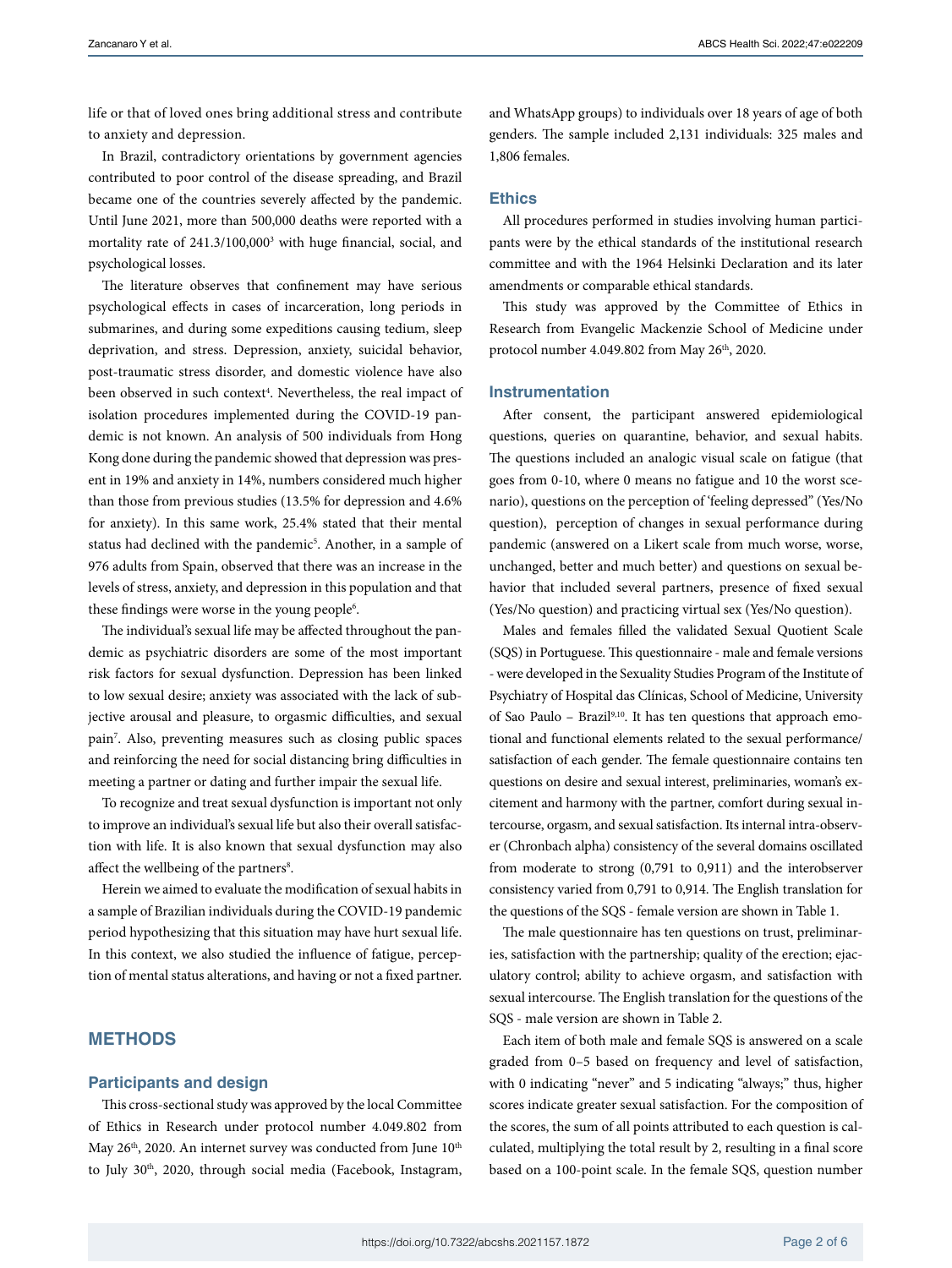#### **Table 1:** Sexual Quotient Scale - Female Version\*

1. Do you normally think spontaneously about sex, remember sex or imagine yourself having sex?

2. Is your interest in sex sufficient for you to take part in sexual relations enthusiastically?

3. Does foreplay (caressing, kisses, hugs, fondling, etc) stimulate you to continue the sexual relationship?

4. Do you normally get lubricated (wet) during sexual relations?

5. During sexual relations, as your partner becomes more aroused, do you also feel more stimulated for sex?

6. During sexual relations, do you relax your vagina sufficiently to facilitate the penetration of the penis?

7. Do you normally feel pain during sexual relations when the penis penetrates your vagina?

8. Are you able to get involved without getting distracted

(without losing concentration) during sexual relations? 9. Are you able to reach orgasm (maximum pleasure) in the sexual

relations you have?

10. Does the level of satisfaction you get from sexual relations make you want to have sex again on other days?

\*Questionnaire was applied in Portuguese. English translation has not been validated.

#### **Table 2:** Sexual Quotient Scale- Male version\*

1. Is your desire high enough to encourage you to initiate sexual intercourse?

2. Do you feel confident in your ability to seduce?

3. Do you feel that foreplay is enjoyable and satisfying for both you and your partner?

4. Is your sexual performance affected by your partner's sexual satisfaction?

5. Can you maintain an erection sufficiently to complete the sexual activity satisfactorily?

6. After sexual stimulation, is your erection hard enough to ensure satisfying intercourse?

7. Are you able to consistently obtain and maintain an erection whenever you have sexual activity?

8. Are you able to control ejaculation so that sexual activity lasts as long as you want?

9. Are you able to reach orgasm during sex?

10. Does your sexual performance encourage you to enjoy sex more frequently?

\*Questionnaire was applied in Portuguese. English translation has not been validated.

seven must be transformed before this calculation, as it goes in the reverse direction, according to the following form: Q7 reverse= $5 - Q7$ , as indicated by Abdo<sup>9,10</sup> in her study. Incomplete questionnaires were excluded.

Values from 82-100 points are considered as excellent sexual performance, from 62–80 points a very good performance, 42 -60 points – good performance, from 22-40 points fair performance, and from 0-20 points poor performance.

#### **Data analysis**

Data was collected in frequency and contingency tables. Data distribution was studied by the Shapiro Wilk test and the central tendency of numerical variables (SQS of males and females) was expressed in median and interquartile range (IQR). Comparison of nominal data (having a fixed sexual partner, feeling tired or depressed during a pandemic, perception about changes in sexual behavior during a pandemic) and categorical data (monetary income, level of education, degree of isolation) was done by chi-squared tests. The comparison of QS of males and females according to perceptions of feeling tired, depressed, and having a fixed sexual partner were done by the Mann-Whitney test. Comparison of QS of males and females according to categories of education, monetary income, and educational level were done by the Kruskal Wallis test with Dunn's multiple comparison tests when needed. Bonferroni correction was used to calculate p significance. The software Graph Pad Prism, version 6.00 for Windows (GraphPad Software, La Jolla, California, USA) was used for statistical analysis.

#### **RESULTS**

The survey was answered by 2,131 individuals: 325 males, median age 25 years (IQR=22.0-33.5 years, range between 18 to 69) and 1,806 females with median age 25 years (IQR=22-31 years, range between 18–67 years). The description and comparison of epidemiological data of these two groups are in Table 3. There it is possible to note that most of the responders were females, students, that homosexuality was more common in males, and that the studied sample had a good educational level.

Table 4 shows individuals' behavior and mental health perception during the pandemic in the studied sample as well as a comparison between males and females. This table shows that females more than males were affected by fatigue and notice that mental health and sexual behavior have changed. Women stayed more at home. The number of males who have virtual sex was significantly higher than females; however, there was no significant increase during the pandemic in both genders. Most males and females stated having no fear of having an intimate relationship after the pandemic.

Figure 1A demonstrates the results of the visual analogic scale from 0 to 10 of the perceived state of mind during a pandemic. The median value was higher in males () than in females (6.0 IQR=4.0-7.0 vs 5.0 IQR=4.0-7.0; p<0.0001). Figure 1B shows the perception of changes in several domains of daily life during the pandemic. It displays that the most affected domain was emotional for both males and females and that there were differences between males and females in all studied aspects but financial.

Figure 2A illustrates how individuals with a fixed sexual partner perceived changes in their sexual life during the pandemic. It displays that almost half of the male sample and almost 1/3 of the female sample did not perceive any changes. In 32.1% of males and 43.7% of females, this variation was for worse and in 18.1% of males and 26.3% of females, it was for better. Figure 2B displays the results of SQS in males and females during the pandemic, showing that most of the sample (90.8% of males and 85% of females) had a moderate to good and good to excellent performance according to SQS.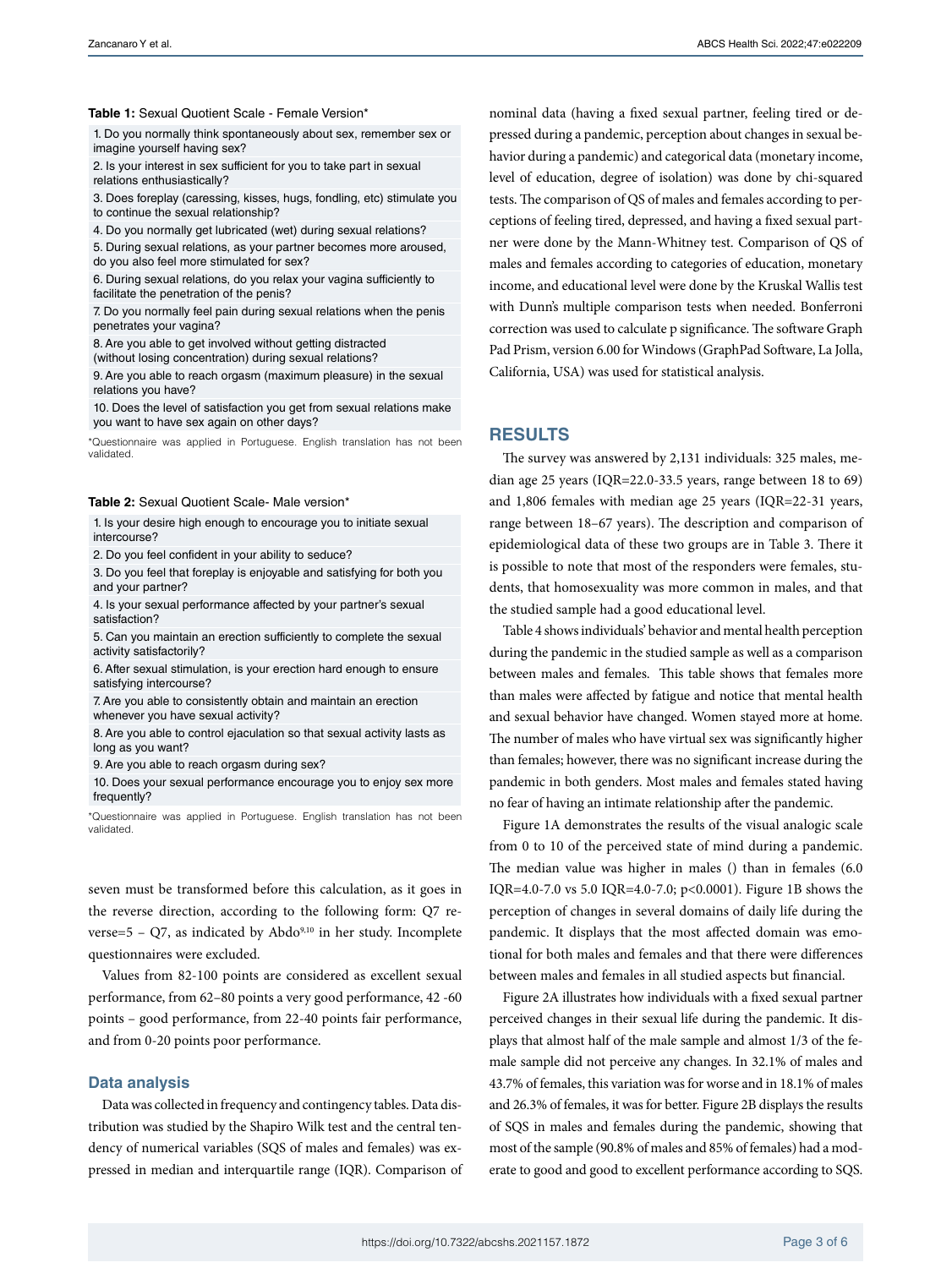| ., , .<br>-pr<br>ສ<br><b>Parameter</b> | Males n (%) | Females n $(\%)$ | p-value* |  |
|----------------------------------------|-------------|------------------|----------|--|
|                                        | $n = 325$   | $n=1,806$        | < 0.0001 |  |
| Gender identity                        |             |                  |          |  |
| Male                                   | 324         | 6                |          |  |
| Female                                 | 1           | 1,800            |          |  |
| Sexual orientation                     |             |                  |          |  |
| Heterosexual                           | 251 (77.2)  | 1,581 (87.5)     | < 0.0001 |  |
| Homosexual                             | 52 (16)     | 43 (2.4)         |          |  |
| <b>Bisexual</b>                        | 22(6.8)     | 161 (8.9)        |          |  |
| Pansexual                              | 0           | 14(0.7)          |          |  |
| Occupation                             |             |                  | 0.005    |  |
| <b>Student</b>                         | 146 (44.9)  | 681 (37.7)       |          |  |
| Autonomous                             | 41 (12.6)   | 205 (11.4)       |          |  |
| Health worker                          | 26(8)       | 290 (16)         |          |  |
| Public servant                         | 32(9.8)     | 145(8)           |          |  |
| Commerce                               | 17(5.3)     | 77 (4.3)         |          |  |
| Industry worker                        | 16(4.9)     | 85 (4.7)         |          |  |
| Unemployed                             | 7(2.1)      | 64 (3.5)         |          |  |
| Others                                 | 40 (12.4)   | 259 (14.4)       |          |  |
| Tobacco                                |             |                  |          |  |
| No                                     | 280 (86.1)  | 1,713 (94.8)     | < 0.0001 |  |
| Yes                                    | 45 (13.9)   | 93 (5.2)         |          |  |
| Alcohol use                            |             |                  |          |  |
| <b>No</b>                              | 178 (54.8)  | 1,169 (64.7)     | 0.0006   |  |
| Yes                                    | 147 (45.2)  | 637 (35.8)       |          |  |
| Monthly income in minimum wages        |             |                  |          |  |
| None                                   | 46 (14.2)   | 274 (15.2)       |          |  |
| Until one                              | 20(6.1)     | 162(8.9)         | 0.34     |  |
| Until 3                                | 77 (23.7)   | 404 (22.4)       |          |  |
| 3 or more                              | 182 (56)    | 966 (53.5)       |          |  |
| Schooling                              |             |                  |          |  |
| High school                            | 18(5.5)     | 163(9)           |          |  |
| College (Incomplete)                   | 150 (46.3)  | 660 (36.6)       | 0.005    |  |
| College (Complete)                     | 71 (21.9)   | 439 (24.5)       |          |  |
| Post-graduation                        | 85 (26.3)   | 538 (29.9)       |          |  |
| Menopause                              |             | 68 (3.8)         |          |  |
| Contraception method                   |             |                  |          |  |
| Pill                                   |             | 637 (35.3)       |          |  |
| Male condom                            |             | 333 (18.4)       |          |  |
| Hormonal IUD                           |             | 206 (11.4)       |          |  |
| Copper IUD                             |             | 103(5.7)         |          |  |
| None                                   |             | 368 (20.4)       |          |  |
| Other                                  |             | 149 (8.8)        |          |  |

**Table 3:** Clinical and sociodemographic data of studied sample (n=2,131) comparing males and females.

*Bonferroni p correction=0.01;*

*(\*) Qui-Square test; n= number; IUD= intrauterine device.*

Table 3 shows the median values of the SQS in males and females according to the studied variables (having a fixed sexual partner, the influence of perception of altered mood and mental status, tiredness). It demonstrates the importance of mental status and the presence of fatigue in sexual performance in the whole sample; having a fixed sexual partner was important for males but not females.

The influence of monetary income and educational levels on sexual performance during the pandemic is in Table 5; no influence of these variables on sexual performance could be detected. The degree of isolation influenced male but not female sexual life.

| Parameter                                                                              | Males n (%) | Females n (%)<br><u>n=1,806</u> | p-value*   |
|----------------------------------------------------------------------------------------|-------------|---------------------------------|------------|
|                                                                                        | $n = 325$   |                                 |            |
| Sexual partner                                                                         |             |                                 |            |
| Fixed                                                                                  | 202 (62.1)  | 1,308 (72.4)                    | 0.031      |
| Non-Fixed                                                                              | 123 (37.8)  | 498 (27.6)                      |            |
| Non-regular partners in the last week                                                  |             |                                 |            |
| 0                                                                                      | 89 (72.4)   | 402 (81.2)                      |            |
| 1                                                                                      | 17 (13.8)   | 75 (15.1)                       | < 0.0001   |
| $\overline{2}$                                                                         | 11(8.9)     | 16(3.2)                         |            |
| 3                                                                                      | 6(4.9)      | 2(0.5)                          |            |
| Fixed sexual partner living together                                                   |             |                                 |            |
| Yes                                                                                    | 117 (57.9)  | 651 (49.8)                      |            |
| No                                                                                     | 85 (42.1)   | 657 (50.2)                      | 0.0002     |
| In comparison to pre-pandemic are you depressed and/or with<br>affected mental health? |             |                                 |            |
| Yes                                                                                    | 151 (46.5)  | 1,253 (69.4)                    |            |
| <b>No</b>                                                                              | 174 (53.5)  | 553 (30.6)                      | $<$ 0,0001 |
| Are you feeling very tired?                                                            |             |                                 |            |
| Yes                                                                                    | 190 (58.5)  | 1259 (69.7)                     |            |
| <b>No</b>                                                                              | 135 (41.5)  | 547 (30.3)                      | $<$ 0.0001 |
| Has your way of relating sexually changed?                                             |             |                                 |            |
| Yes                                                                                    | 206 (63.4)  | 1,303 (72.1)                    |            |
| No                                                                                     | 119 (36.6)  | 503 (27.9)                      | 0.0014     |
| Do you practice virtual sex/send nudes?                                                |             |                                 |            |
| Yes                                                                                    | 128 (39,4)  | 526 (29,1)                      |            |
| No                                                                                     | 197 (60,6)  | 1280 (70,9)                     | 0.0002     |
| Did you practice sex/send nudes before the pandemic?                                   |             |                                 |            |
| Yes                                                                                    | 136 (41,8)  | 542 (30)                        |            |
| No                                                                                     | 189 (58.2)  | 1,264 (70)                      | 0.030      |
| Will you be afraid to have an intimate relationship after the<br>pandemic?             |             |                                 |            |
| Yes                                                                                    | 41 (12.6)   | 286 (15.8)                      |            |
| No                                                                                     | 284 (87.4)  | 1,520 (84.2)                    | 0.13       |
| Degree of isolation                                                                    |             |                                 |            |
| Not leaving the house<br>for the last month                                            | 60 (18.5)   | 375 (20.8)                      | < 0.0001   |
| I go out minimally but<br>I don't work                                                 | 158 (48.6)  | 1,004 (55.6)                    |            |
| I leave frequent and<br>work in the health<br>service                                  | 17(5.2)     | 148 (8.2)                       |            |
| I leave home<br>frequently and work<br>with COVID patients                             | 24 (7.4)    | 92(5.1)                         |            |
| I leave home<br>frequently and work<br>with the general<br>public                      | 66 (20.3)   | 187 (10.3)                      |            |

*Bonferroni correction p=0.005*

*\*Qui-Square test, n=number;*

## **DISCUSSION**

Our results have shown that most of our responders adopted isolation during the pandemic, not leaving home or doing it minimally. They also showed that this population did perceive changes in sexual life during this period: in 32.1% of males and 43.7% of females the sexual life deteriorated and in 18.1% of males and 26.3% of females it improved according to their perception. Despite this, the results of males and females in the SQS showed that 90.8% of males and 85% of females had a moderate to good and good to excellent performance according to the SQS scores. Unluckily we do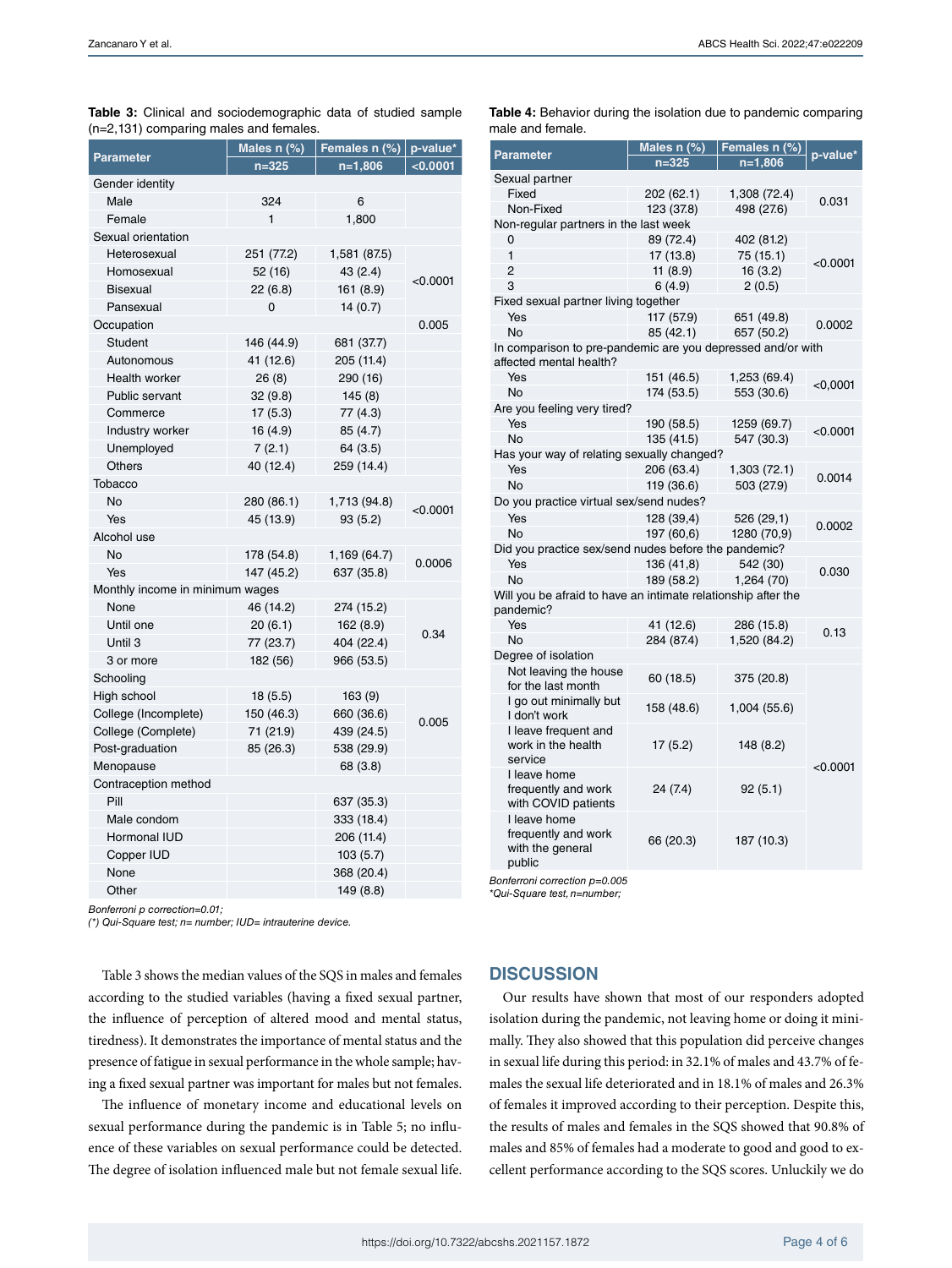

**Figure 1A:** "On a scale from 0 (very discouraged) to 10 (very excited) how do you rate your state of mind during the pandemic compared to the pre-pandemic period?"



**Figure 1B:** "What aspect is the most affected by pandemic?" (Bonferroni correction p=0.01)



**Figure 2A:** "In the case of a fixed partner, how is your sex life during a pandemic?" (male vs females p <0.0001).



**Figure 2B:** Comparison of SQS (Sexual quotient scale) results in males and females according to categories, showing that males had higher scores than females (p=0.04).

not have data before the pandemic for comparison. Likewise, we could not find results from other studies to establish a comparison as most of them, using the present scale (SQS), were not done in the general population but limited to a special situation or a specific disease. It is important to use the same instrument to evaluate sexual performance to establish a correct comparison as it is known that they may affect the results $^{11}$ .

In this sample, a variable that affected sexual life in both sexes was" feeling depressed", showing that this is one of the points to be addressed to improve ones' sexual life. Salary and educational level did not have any impact. Risk factors for depression comprise a mixture of genetic and environmental components, such as family history and stressful environment<sup>12</sup>. Females seem to be more vulnerable than males in this context. Depression and tiredness were more common in females than males; females more than males perceived changes in their sexual life. In addition, antidepressant drugs used as treatment could play a role in diminishing the libido for some people<sup>12</sup>.

Association between sexual performance and mental health has been stressed by others<sup>12</sup>. Chronic stress is associated with rising levels of endogenous cortisol, which can promote a decrease in gonadal steroids and adrenal androgens that have facilitating effects on sexual desire and genital arousal<sup>13,14</sup>. Kissinger et al.<sup>15</sup> studying females after the hurricane Katrina disaster observed that the frequency of intercourse decreased. Hamilton et al.<sup>16</sup> studying females with chronic stress showed that stress was associated with lower levels of genital sexual arousal response due to both psychological and hormonal factors. A study done during the COVID-19 pandemic, in 89 Italian females, showed that quarantine negatively influenced the sexual function in women who live with their sexual partners<sup>17</sup>. On the other hand, another study in 58 females from Turkey found that sexual desire and frequency of intercourse increased during the COVID-19 pandemic, but that the quality of sexual life decreased<sup>18</sup>. Staying at home could improve desire but worrying about the pandemic and related aspects may imply alterations of the mood that may lead to a decrease in the quality of sexual life. In our findings, the degree of isolation was important only in males: those not leaving home performed worse than those going out regularly. We could not find any explanation for the differences, but we can hypothesize that in a patriarchal society like ours, staying at home could interfere with males' sense of independence, harming the self-image and self-confidence and impairing sexual performance. It is also interesting to note that males without a fixed sexual partner performed better than those with a fixed partner.

In the present study, it was also found that fatigue impaired sexual function in both men and women and this complaint was more common in women (69.7%) than men (58.5%). In the general population, fatigue has been considered the most common reason for the loss of sexual desire<sup>19</sup>. Physical and psychological fatigue appearance during pandemic has been considered to be related to preventive limitations of movement and exercise as well